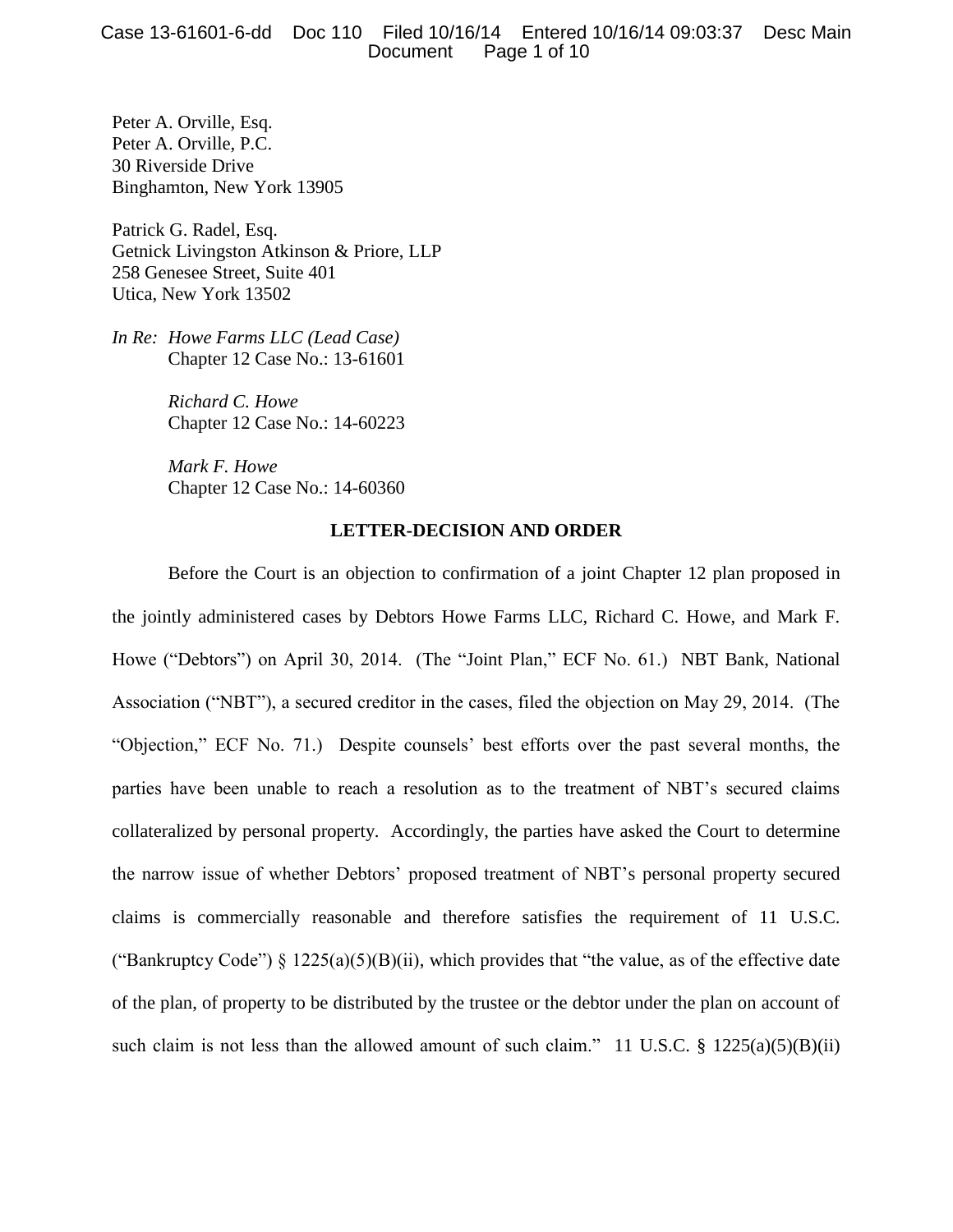## 2 Case 13-61601-6-dd Doc 110 Filed 10/16/14 Entered 10/16/14 09:03:37 Desc Main Page 2 of 10

(2012). The Court has jurisdiction over this core proceeding pursuant to 28 U.S.C. §§ 1334(a) and  $157(a)$ , (b)(1), and (b)(2)(L).

Debtors Howe Farms LLC, Richard C. Howe, and Mark F. Howe filed their voluntary Chapter 12 petitions on October 1, 2013, February 18, 2014, and March 12, 2014, respectively. Through counsels' ongoing negotiations, the parties have agreed to adequate protection payments and the relevant facts underpinning this dispute. The parties filed a Joint Stipulation of Facts on July 23, 2014. (The "Stipulation," ECF No. 92.) NBT and Debtors also filed memoranda of law on August 11, 2014. (ECF Nos. 98 and 101, respectively.) Together with their memorandum of law, Debtors filed an Affidavit of Mark F. Howe. (The "Howe Affidavit," ECF No. 101.) Together with its memorandum of law, NBT filed an Affidavit of Mary A. Pulver, Vice President in the Commercial Lending Division and Senior Agricultural Relationship Manager for NBT. (The "Pulver Affidavit," ECF No. 99.) NBT filed a reply letter brief on August 13, 2014. (ECF No. 104.) Following a hearing on September 9, 2014, the Court then took the matter under advisement for issuance of this Letter-Decision and Order.

NBT holds a first priority, duly perfected security interest in accounts, livestock, and farm equipment owned by Howe Farms LLC. (Stip. 16.) NBT does not dispute either that its personal property claims are substantially undersecured and therefore subject to "cram down" under Bankruptcy Code §  $1225(a)(5)(B)$  or that the fair market value of its personal property collateral was \$367,300.00 as of the date of filing, which figure was comprised of \$110,000.00 in livestock, \$6,000.00 in bank account funds, and \$251,300.00 in farm equipment. (NBT's Mem. of Law at 2; Stip. ¶ 7.) NBT does, however, object to Debtors' proposed "cram down" terms. Debtors propose under the Joint Plan to pay all of their monthly disposable income of \$3,000.00 into the Joint Plan for sixty (60) months and to repay NBT's secured claims, which totaled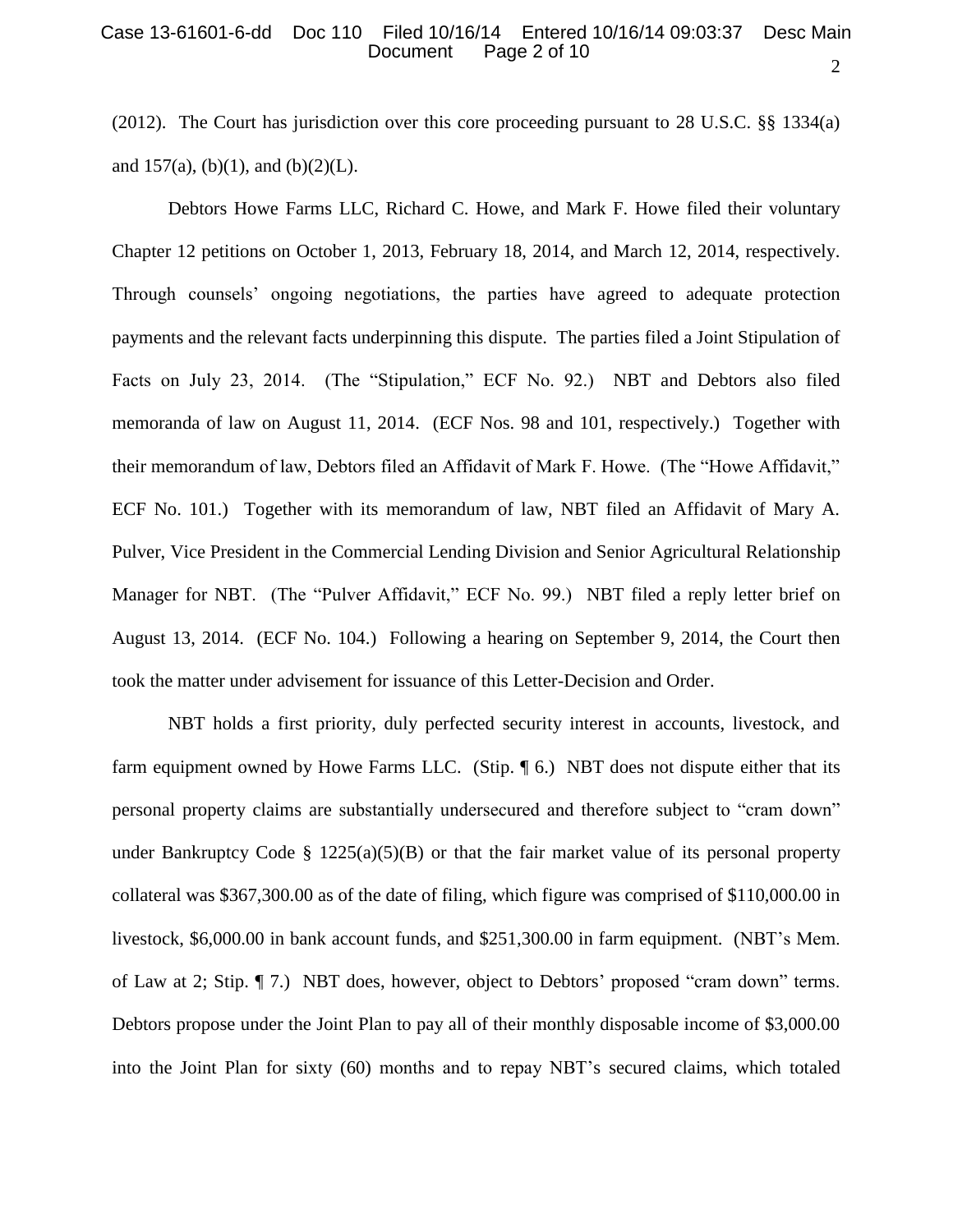## 3 Case 13-61601-6-dd Doc 110 Filed 10/16/14 Entered 10/16/14 09:03:37 Desc Main Page 3 of 10

\$1,310,473.60 as of the date of filing (Stip. ¶ 2), as long-term debt to be paid in full over thirty (30) years at the rate of 5% interest per annum in monthly payments of \$2,684.11, or \$32,209.32 annually.<sup>1</sup> Debtors have since conceded that the Joint Plan's original terms with respect to NBT's personal property secured claims are not commercially reasonable and they have alternatively in their memorandum of law proposed to pay these claims as long-term debt to be amortized over a twelve (12) year period at the rate of 6% per annum with a balloon payment due at the end of seven (7) years. (Debtors' Mem. of Law at 5–6.)

NBT asserts in its Objection and submissions that the proposed treatment of its personal property secured claims is not commercially reasonable and does not afford it the present value of these claims because: (1) the reamortized repayment term greatly exceeds the original loan terms; and (2) the interest rate is far below the interest rate that the market would impose upon an obligation of similar circumstances and risk. NBT's analysis focuses more precisely on factors such as the preexisting contract terms between the parties, customary lending practices, the nature of the collateral, the propriety of a balloon payment, and the risk of default.

 $\overline{a}$ 

 $<sup>1</sup>$  The parties have reached an agreement for the repayment of NBT's secured claims collateralized by real property.</sup> NBT's real property secured claims will be allowed in the aggregate amount of \$310,000.00, to be paid in full over twenty (20) years at a rate of 5.25% per annum in monthly payments of \$2,088.92. (Stip. ¶ 5.) The Joint Plan contemplates the payment of these and other claims by the Trustee. Simple calculations show that the Joint Plan, as filed, is significantly underfunded and infeasible. Payment on NBT's secured claims alone under the agreed and proposed terms would amount to significantly more than Debtors' proposed monthly plan payment. The Joint Plan is insufficient to fund even these Class I claims, leaving no funds from which the Trustee may pay the Trustee's commissions, administrative claims, or Class III, IV, or V claims. NBT has also objected to the Joint Plan on the ground that it fails to satisfy the feasibility requirement of Bankruptcy Code  $\S$  1225(a)(6), which provides that "the debtor will be able to make all payments under the plan and to comply with the plan." 11 U.S.C. § 1225(a)(6). The Trustee has similarly objected to the Joint Plan on the grounds that it fails to satisfy the best interests of creditors and feasibility tests set forth in Bankruptcy Code § 1225(a)(4) and (a)(6), respectively. ("Trustee's Supplemental Objection," ECF No. 90.) *See* 11 U.S.C. § 1225(a)(4) (requiring a Chapter 12 plan to provide for the holders of allowed unsecured claims to receive property worth at least as much under the plan as they would receive if the bankruptcy estate were instead liquidated under Chapter 7 and they were paid with liquidation proceeds) and (a)(6). Following the Court's limited ruling herein, Debtors will therefore need to reassess their situation to determine whether they have the financial means to continue in Chapter 12 and, more immediately, whether they can successfully defend NBT's pending motion for relief from stay made pursuant to Bankruptcy Code § 362(d). NBT filed the motion for relief from stay on October 4, 2013. (The "Stay Relief Motion," ECF No. 5.) At NBT's request and pursuant to the most recent adequate protection order issued on October 8, 2014, the Stay Relief Motion has been restored to and made returnable on the Court's October 20, 2014 motion calendar. (ECF No. 106.)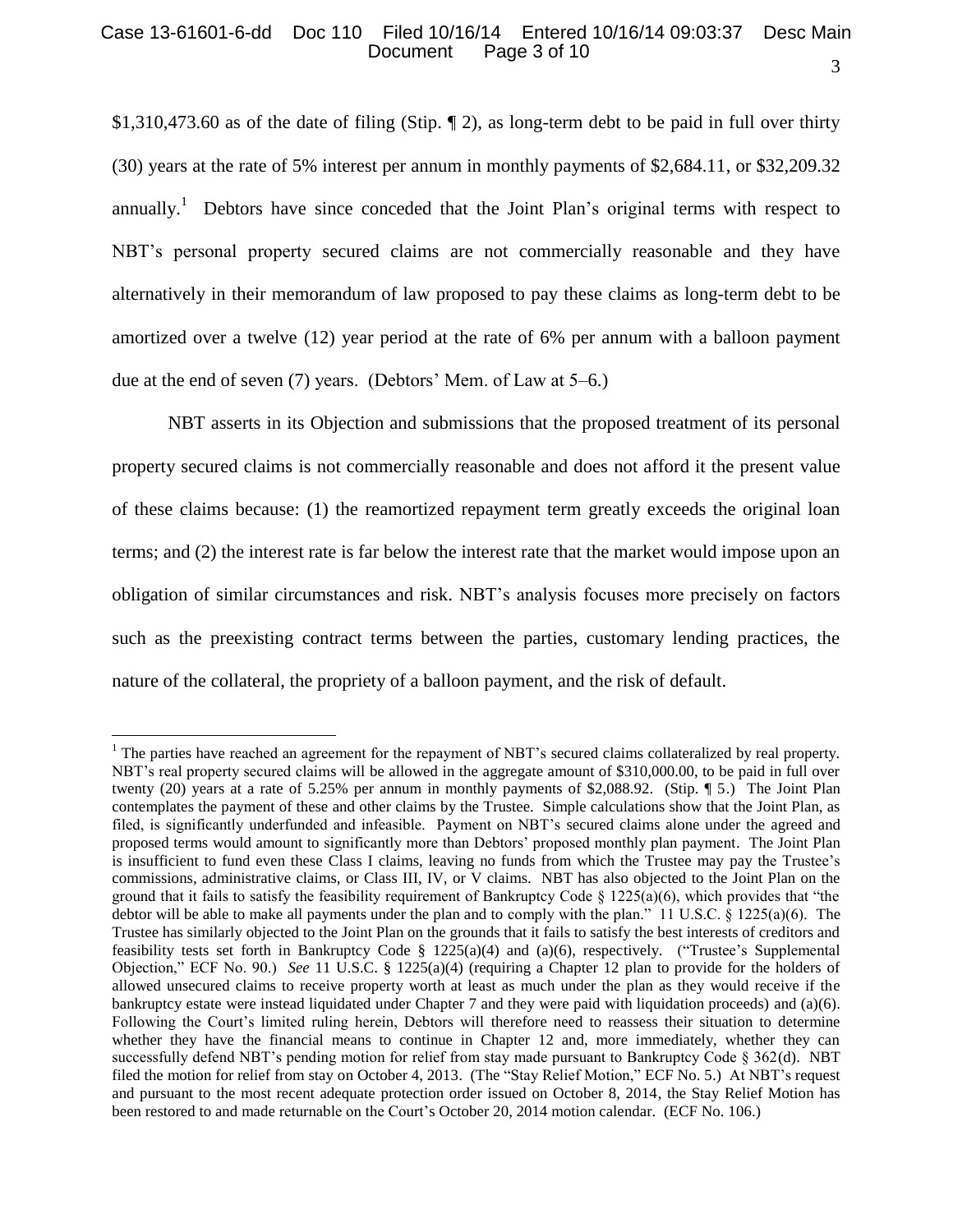#### 4 Case 13-61601-6-dd Doc 110 Filed 10/16/14 Entered 10/16/14 09:03:37 Desc Main Page 4 of 10

With regard to the repayment term, NBT acknowledges that Bankruptcy Code § 1229(b)(9) explicitly permits secured claims to be paid over a long-term period exceeding the plan term. *See* 11 U.S.C. § 1229(b)(9). NBT contends, however, that there is an outside limit the Court must impose on the length of repayment on a case-by-case basis by reference to the original loan terms, customary lending practices, and market standards.

Here, Mark F. Howe, Scott A. Howe, and/or Richard C. Howe executed five (5) promissory notes payable to NBT. The first promissory note was payable on demand, with a variable interest rate that was initially  $9.250\%$ . (Pulver Aff.  $\P\P$  12–13.) The second through fourth promissory notes were payable in twelve (12) months, with a variable interest rate that was initially 5.50%. (Pulver Aff.  $\P$  14–19.) The fifth promissory note was payable in eight (8) months, with a variable interest rate that was initially 6.0%. (Pulver Aff. ¶¶ 20–21.)

NBT's designated expert, Ms. Pulver, opines that customary lending practices would not allow for repayment of a loan secured only by livestock and farm equipment over a twelve (12) or thirty (30) year period, even with a seven (7) year balloon payment. (Pulver Aff. ¶ 25.) Rather, Ms. Pulver states that customary lending terms for this type of loan range from five (5) to seven (7) years, with seven (7) year terms being extended only to borrowers with outstanding credit and favorable loan to value ratios. (Pulver Aff. ¶ 27.) Ms. Pulver's analysis of Debtors' herd maintenance statistics, financial history, and loan to value ratio of 1:1 leads her to conclude that Debtors would not be able to receive financing from any commercial lender. She suggests that, even if a commercial lender would lend under such circumstances, it is likely that the indebtedness would be payable "on demand" or on a very short one (1) to two (2) year schedule—which is consistent with the terms upon which NBT was lending to Debtors when they filed for bankruptcy protection. The seven (7) year balloon payment does not change Ms.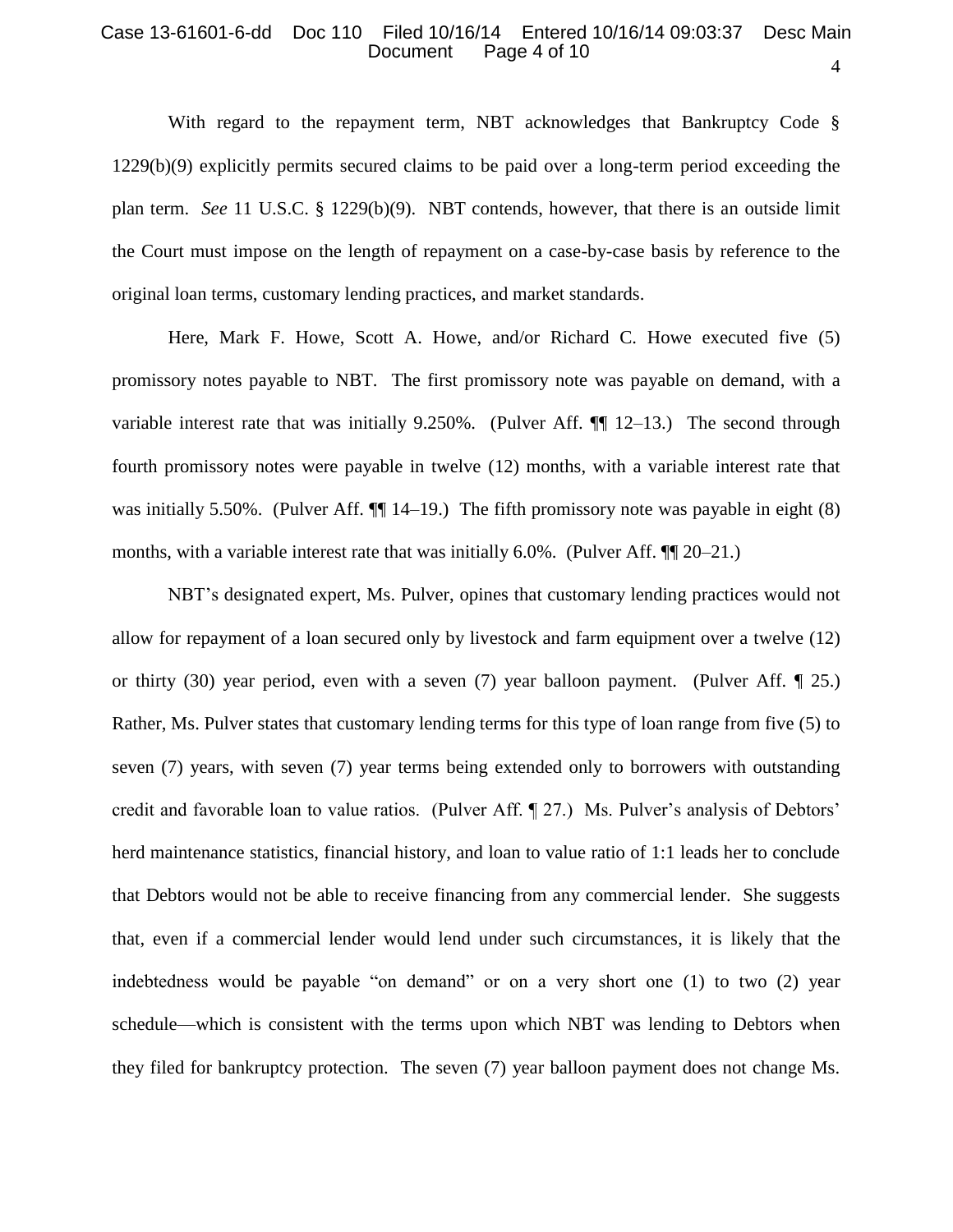## 5 Case 13-61601-6-dd Doc 110 Filed 10/16/14 Entered 10/16/14 09:03:37 Desc Main Page 5 of 10

Pulver's analysis because Debtors did not offer proof either that they will be able to fund the same or that the value of the collateral will remain stable during that length of time. (Pulver Aff.  $\P$  34.)

With regard to the interest rate, NBT contends that the same considerations– the original loan terms, customary lending practices, and market standards–govern the interest rate determination. In Ms. Pulver's experience, agricultural borrowers with good financial prospects, but past credit problems, typically receive rates between 7.25% and 8.5%. (Pulver Aff. ¶ 35.) She avers that, based on Debtors' history and present financial condition, they are a high risk borrower for a lender to extend credit to and, therefore, an appropriate interest rate for such credit would be between 9% and 10%. Ms. Pulver further opines that, based on her analysis of Debtors' financial projections and operating reports, the risk of default and irreparable harm to NBT is significant because Debtors' financial projections are unreasonable, their monthly operating reports show negative cash flow and a significant, recurring monthly deficit, and the collateral securing NBT's personal property claims is highly vulnerable and subject to rapid depreciation. (Pulver Aff. ¶¶ 37–40.)

Debtors, on the other hand, argue that their proposed terms for the repayment of NBT's personal property secured claims are commercially reasonable because the value of the collateral will remain stable or increase over the course of seven (7) years and NBT has in the past issued loans to Debtors upon terms where monthly payments were based on long amortization schedules with balloon payments at a much earlier maturity date. Debtors suggest that the parties' past dealings and lending relationship should be given considerably more weight than customary lending practices and market standards. (Debtors' Mem. of Law at 7.) Moreover, Debtors assert that they have in good faith shown that they will be able to make the required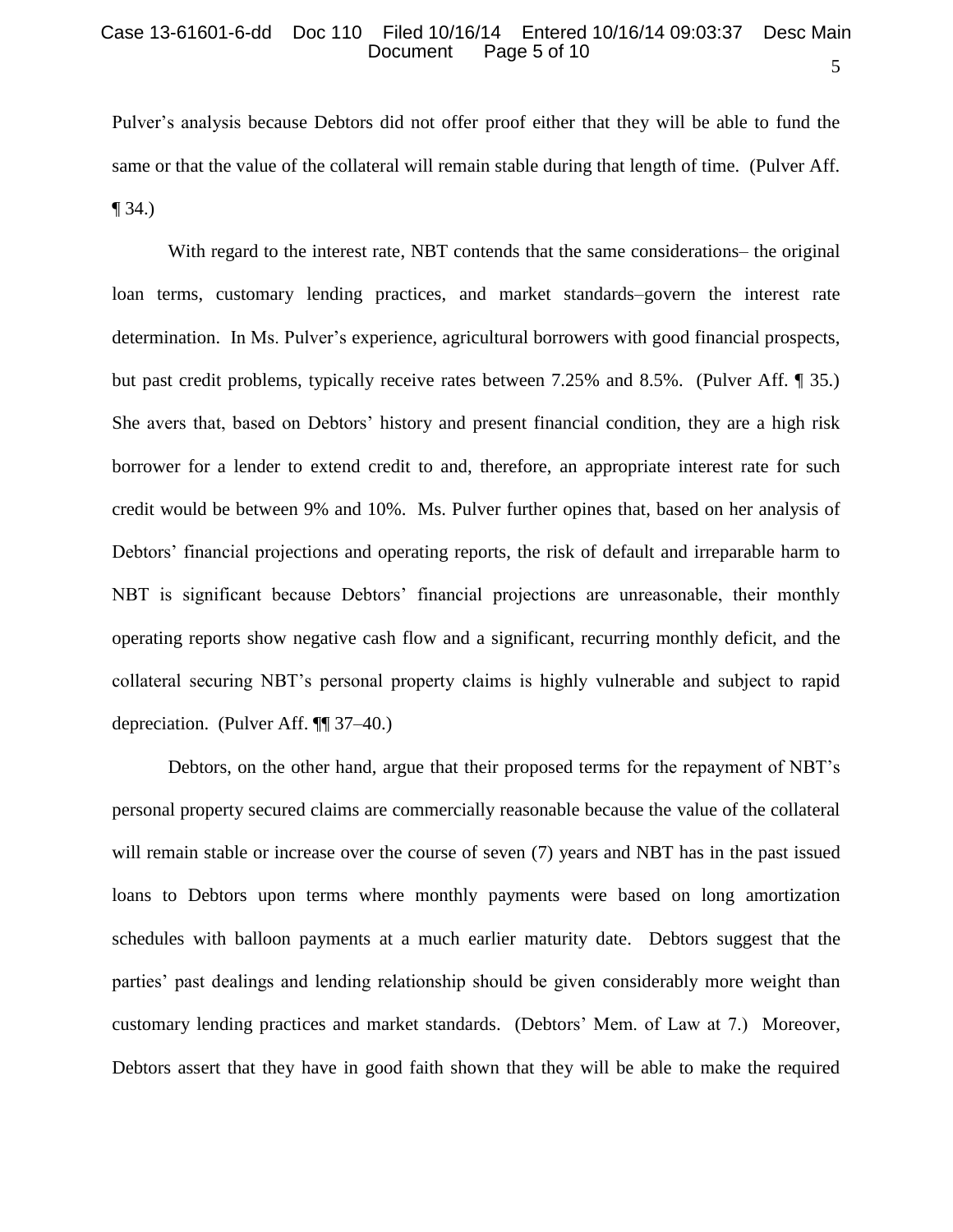#### 6 Case 13-61601-6-dd Doc 110 Filed 10/16/14 Entered 10/16/14 09:03:37 Desc Main Page 6 of 10

balloon payment at the end of seven (7) years, and they urge the Court to consider that the difference between the terms they have proposed and those advocated by NBT could very well be the difference between the Joint Plan's success or failure. In particular, Mark F. Howe states that Debtors will be able to pay the balloon payment when due because he believes there will be sufficient equity in the livestock and farming equipment to cover the balloon payment and he believes that Debtors will be able to obtain a new loan to payoff NBT either through an institutional or private lender once he can show at least four (4) years of consistent Chapter 12 plan payments. (Howe Aff.  $\P$ [2, 4–5.)

As the Plan's proponent, Debtors bear the burden of proving that the Joint Plan satisfies all of the requirements for confirmation set forth in Bankruptcy Code  $\S$  1225(a), including the present value requirement under subsection (a)(5)(B)(ii). *In re Torelli*, 338 B.R. 390, 395 (Bankr. E.D. Ark. 2006) (collecting cases); *In re Michels*, 301 B.R. 9, 13 (Bankr. N.D. Iowa 2003) (citing *In re Szudera*, 269 B.R. 837, 842 (Bankr. D. N.D. 2001)), *aff'd*, *Michels v. Maynard Sav. Bank (In re Michels)*, 305 B.R. 868 (B.A.P. 8th Cir. 2004). It is well established that a secured creditor in bankruptcy is entitled to the full value of its secured claim. *In re Foertsch*, 167 B.R. 555, 563 (Bankr. D. N.D. 1994) (citing *In re Kloberdanz*, 83 B.R. 767, 770 (Bankr. D. Colo. 1988)). However, a Chapter 12 debtor is permitted to treat a secured creditor's claim as a long-term debt payable beyond the length of the plan pursuant to Bankruptcy Code § 1222(b)(9) if the plan provides that the secured creditor will retain its lien and receive the present value of its claim in compliance with Bankruptcy Code  $\S$  1225(a)(5)(B). 11 U.S.C.  $\S$  1222(b)(9). In cases where the secured creditor refuses to accept the proposed plan, Bankruptcy Code § 1225(a)(5)(B) allows the debtor to retain liened collateral and "cram down" a creditor's allowed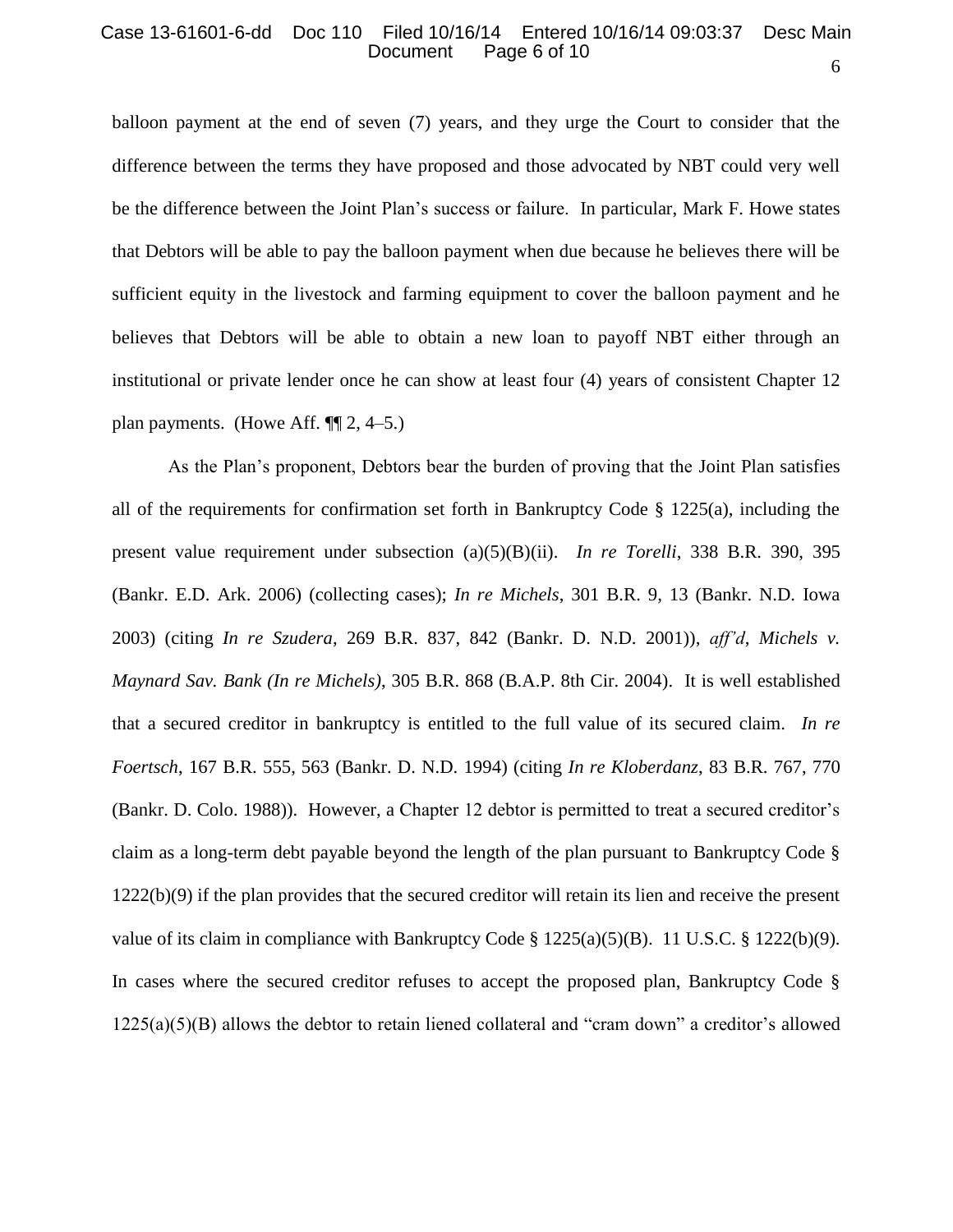#### 7 Case 13-61601-6-dd Doc 110 Filed 10/16/14 Entered 10/16/14 09:03:37 Desc Main Page 7 of 10

secured claim if the value of the claim is "demonstrably preserved." *In re Foertsch*, 167 B.R. at 563 (citing *In re Fenske*, 96 B.R. 244, 248 (Bankr. D. N.D. 1988)).

The present value requirement under Bankruptcy Code §  $1225(a)(5)(B)(ii)$  forces the debtor to provide for payments to creditors over a reasonable repayment term at a reasonable rate of interest. *In re Standley*, 2013 Bankr. LEXIS 1114, at \*16 (Bankr. D. Mont. Mar. 22, 2013) (citing *In re Steinmetz*, 10 B.R. 150, 158 (Bankr. D. Mont. 1991)). The Court will briefly address each prong of this requirement and its application to the Joint Plan.

"While the Code does not specifically limit the repayment period, the present value and feasibility provisions imply such limits." *In re Torelli*, 338 B.R. at 397 (citing *In re Dunning*, 77 B.R. 789, 793 (Bankr. D. Mont. 1987) (quoting *In re Janssen Charolais Ranch, Inc.*, 73 B.R. 125 (Bankr. D. Mont. 1987)). "When considering the length of loan term, the court can base a ruling on such facts as the preexisting contract length and the customary length of repayment of similar loans." *Id.* (collecting cases).

In the present case, of the five (5) promissory notes executed by Debtors Mark F. Howe, Scott A. Howe, and/or Richard C. Howe and made payable to NBT, the longest original repayment term was twelve (12) months, which in turn carried a variable interest rate that was initially 5.5%. (Pulver Aff.  $\P$  12–21.) Given the original repayment terms, the current feasibility problem with the Joint Plan, and Ms. Pulver's valid concerns regarding depreciation and risk of loss of the collateral given the nature of the collateral, the Court agrees with NBT that Debtors' proposed repayment term is well outside the acceptable parameters that this Court may approve.

Even if Debtors' proposed repayment term was sufficient for purposes of Bankruptcy Code §  $1225(a)(5)(B)(ii)$ , which it is not, Debtors would need to prove that their proposed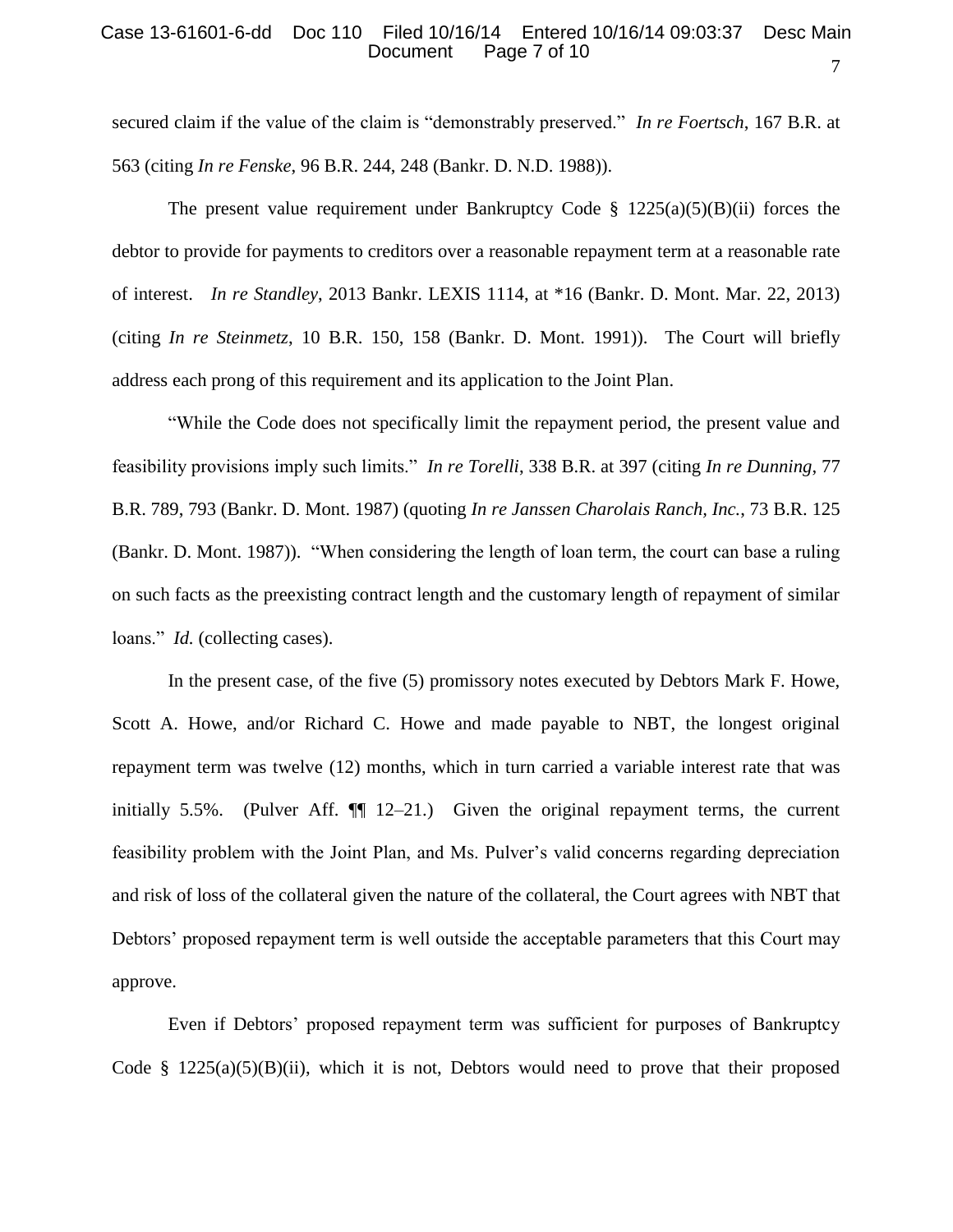#### 8 Case 13-61601-6-dd Doc 110 Filed 10/16/14 Entered 10/16/14 09:03:37 Desc Main Page 8 of 10

interest rate is also reasonable. Payments provided under a plan of reorganization that proposes to pay the secured creditor of an allowed secured claim in deferred installments must be discounted by an appropriate or equitable rate of interest. *In re Michels*, 301 B.R. at 16; *In re Howard*, 212 B.R. 864, 870–71 (Bankr. E.D. Tenn. 1997) ("Although in actuality the rate to be determined is a discount rate rather than a true interest rate, courts and litigants usually speak in terms of interest rate because the easiest way to determine present value for purposes of [Bankruptcy Code] §  $1225(a)(5)(B)(ii)$ ... is to ascertain the allowed amount of the secured claim and then apply to that amount an appropriate interest rate to ensure that the present value of payments to the secured creditor will at least equal the allowed amount of the secured claim.") (internal citation omitted). The determination of whether the proposed discount or interest rate is appropriate or equitable in the face of an objection by the secured creditor is a factual inquiry that must be made on a case-by-case basis. *In re Foertsch*, 167 B.R. at 564 (citing *United States v. Doud*, 869 F.2d 1144, 1146 (8th Cir. 1989)).

Since the Bankruptcy Code does not provide any guidance on how to determine an appropriate or equitable rate of interest, courts are necessarily guided by customary lending practices and, more specifically, the current market rate for similar loans made in the region at the time of the reorganization. *In re Ellis*, 478 B.R. 132, 140 (Bankr. N.D.N.Y. 2012); *In re Foertsch*, 167 B.R. at 564 (collecting cases). The Court in its interest rate determination must therefore "'consider the prevailing market rate for a loan of a term equal to the payout period, with due consideration for the quality of the security and the risk of subsequent default.<sup>"</sup> In re *Foertsch*, 167 B.R. at 564 (quoting *United States v. Doud*, 869 F.2d at 1146); *see also In re Torelli*, 338 B.R. at 396 (focusing on the United States Supreme Court's dicta in *Till v. SCS Credit Corp.*, 124 S. Ct. 1951 (2004), that several Bankruptcy Code sections, including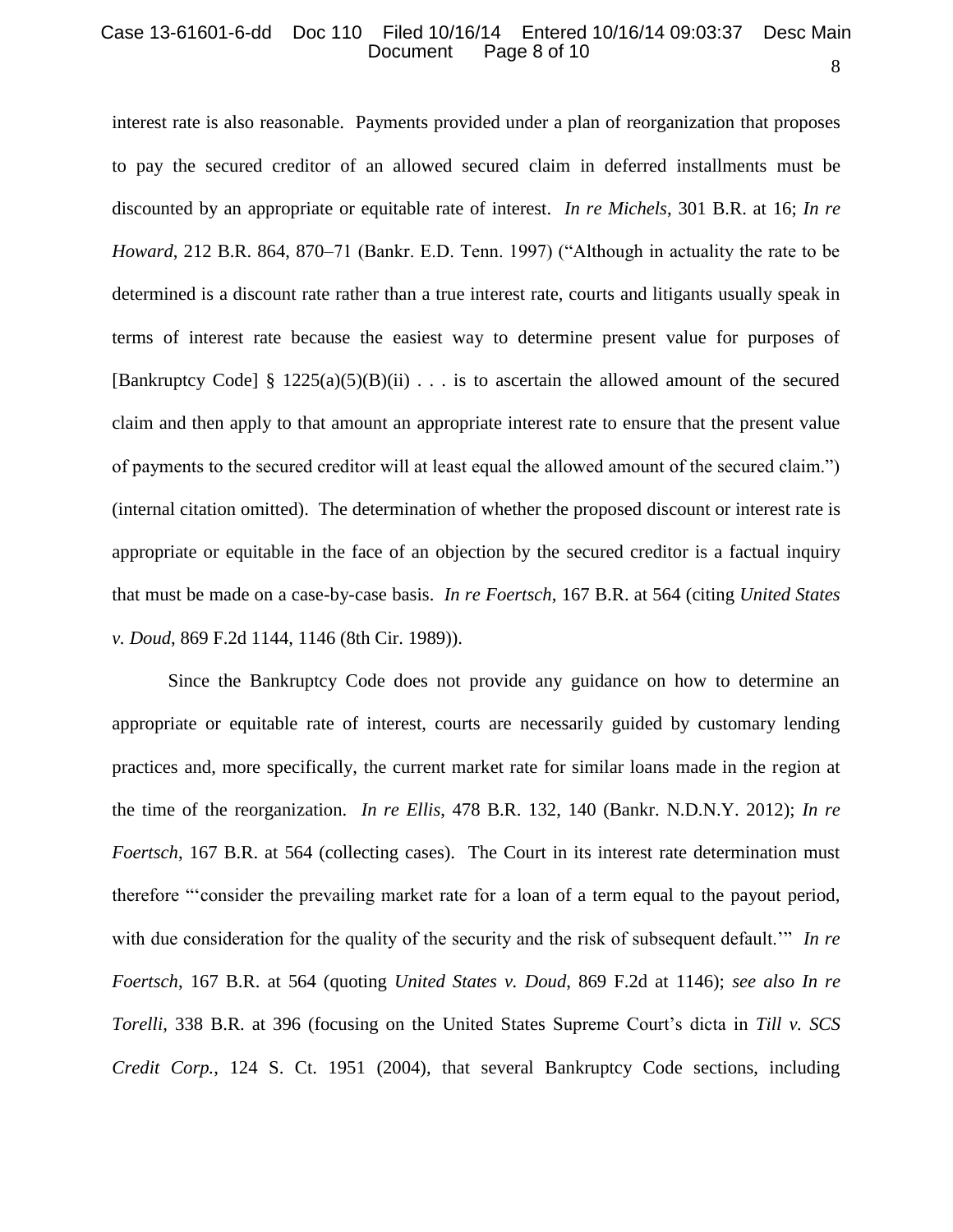## Case 13-61601-6-dd Doc 110 Filed 10/16/14 Entered 10/16/14 09:03:37 Desc Main Page 9 of 10

Bankruptcy Code §  $1225(a)(5)(B)(ii)$ , require a court to discount a stream of deferred payments back to their present value and directing courts in such cases to begin with and adjust the prime rate based upon factors such as the circumstances of the estate, the nature of the security, and the duration and feasibility of the reorganization) (citing *Till v. SCS Credit Corp.*, 124 S. Ct. 1951, 1961 (2004)).

According to Ms. Pulver, whom this Court has no reason to doubt based upon the record presented, the appropriate interest rate for a new loan to Debtors would be between 9% and 10% at worst and 7.25% to 8.5% at best. (Pulver Aff. ¶ 35.) Given her experience and position in the agricultural industry, the Court is compelled to accept Ms. Pulver's assertion that this range of rates is what Debtors would have to pay a creditor in order to obtain a new loan on equivalent terms in the open market. Moreover, there is an insufficient equity cushion and a lack of other safeguards to protect NBT from collateral loss and diminution in collateral value given the nature of the collateral at issue during the deferred repayment. These factors, as well as the lack of evidence to prove that Debtors will be able to make the balloon payment at the end of the seven (7) year period, suggest that if the Court were to approve Debtors' proposed interest rate, the value of NBT's interest would be unduly jeopardized. While the Court is mindful of the need to strike a balance between adequately compensating NBT for the risks associated with the proposed "cram down" contemplated by the Joint Plan and the setting of an interest rate that is not so high as to doom Debtors' reorganization, the Court finds that the 6% interest rate proposed by Debtors in their memorandum of law does not give NBT the present value of its personal property secured claims.

In sum, neither Debtors' proposed repayment term nor the interest rate to be applied to NBT's personal property secured claims are reasonable or consistent with customary lending